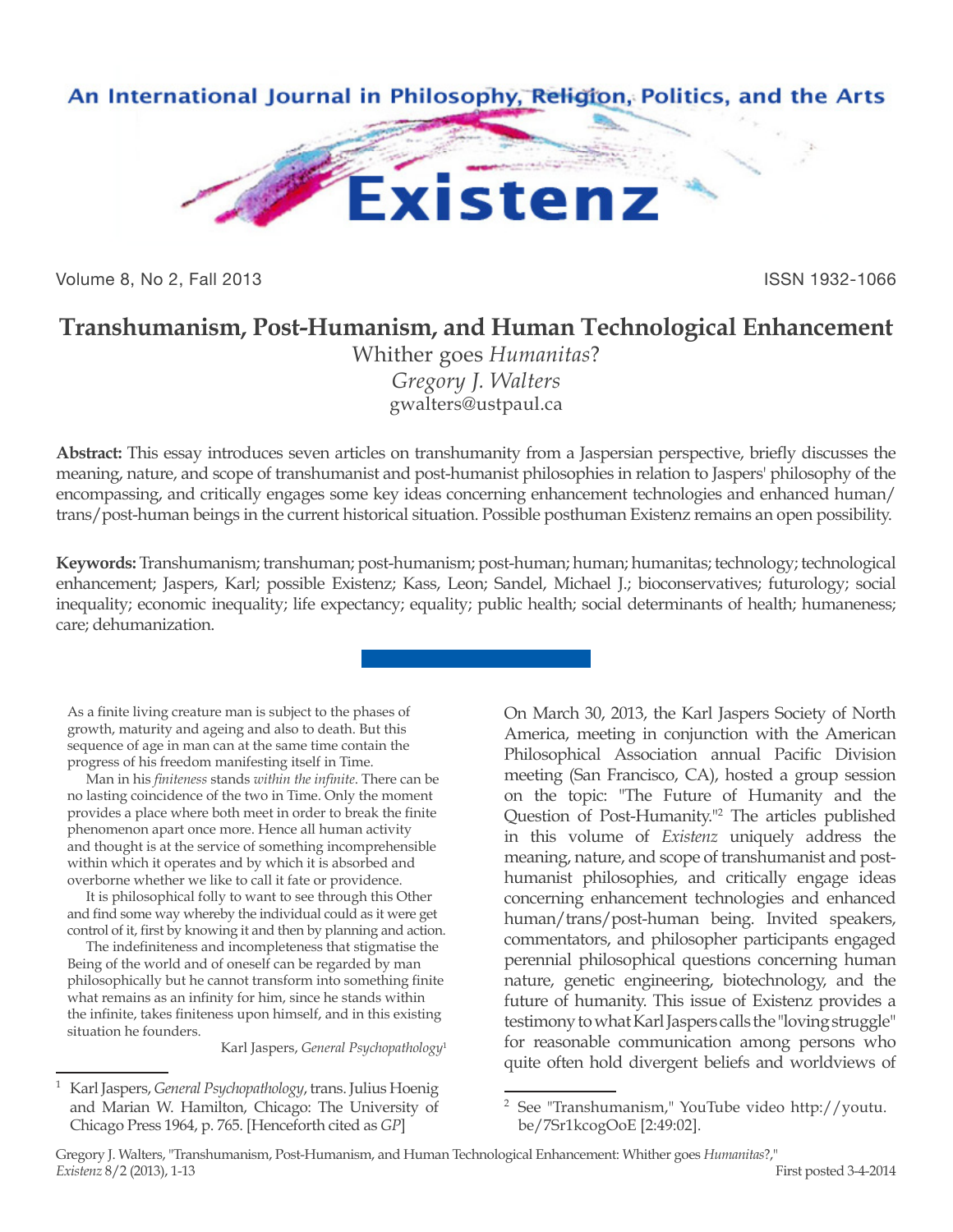the idea of the ideal human being, as well as the idea of an ideal human/transhuman/posthuman future.

Max More, President and CEO of the Alcor Life Extension Foundation and de facto founder of transhumanist philosophy in the early 1990s, explains that transhumanism is a contemporary life philosophy, a global cultural and intellectual movement that actively promotes interdisciplinary approaches to understanding and evaluating means to selectively enhance the human condition.<sup>3</sup> Transhumanism refers "to the transformation of *homo sapiens*, step by step, into a species sufficiently different from the geneticallydefined human that it counts as a new species" (*HCA* 3). Transhumanists seek a radical extension of the human lifespan, the eradication of human disease and elimination of suffering in all sentient life, and the overcoming of defects in human nature encumbered by the genetic lottery bequeathed by random evolutionary processes. By means of thoughtful and care selfapplication of technology transhumanist hope "to become something no longer accurately described as human—we can become posthuman" (*PT* 4).

Transhumanists desire enhancement of human physical, intellectual, and emotional capacities by the use of psychopharmaceutical drugs, somatic and germline genetic engineering, human cloning, molecular nanotechnology, artificial intelligence, and cryonic science. Biotechnology powers are to be pursued, if not with a view to complete human perfection as Michael Sandel's critique implies, then certainly toward corporeal, mental and emotional enhancement unencumbered by natural and traditional limitations on the human condition.

Human nature is in a process of perpetual change and not a static state; as such, the posthuman telos may best be understood, to invoke an algebraic metaphor, as aiming toward an enhanced endstate on an x-axis, an asymptotic curve bending toward, but never quite reaching, increasing improvement, enhancement and augmentation of human nature up to the point of a new species that is "post" human. Both the means and the goals of enhancement are variable among individuals and groups. Both means and ends will change in time, and "there is no single goal toward which all enhancement is directed" (*HCA* 7).

The means toward various enhancement ends entail the direct application of reason and technoscientific tools that can preserve individual autonomy, procreative liberty, and beneficence by the use of prenatal genetic diagnosis, in vitro fertilization, sex selection, gene-trait selection, and human cloning.<sup>4</sup>

Here, of course, we enter headlong into the realms of public and professional bioethics, public health ethics, and issues concerning safety, scientific possibilities, and public policy that would require much further, and case-by-case, discussion. For example, if we are able to select genetic traits for emotions, we would all agree that "more joy, less anger" (*HCA* 3) is probably an ethical good. Would more compassion, but lowered superintelligence quotient find consensus? If trait selection is simply a matter of "whatever changes each individual prefers," (*HCA* 3) then what role does the child have in any such choice of selection?

Now becoming posthuman does not mean throwing the current human baby out with the transhumanist bathwater. Instead, transhumanists seek to "consciously and deliberately decide" (*HCA* 3) for themselves those aspects of humanity we want to keep and those that we desire to overcome. What is crucial is that where limits arise, they be self-chosen limits in contrast to those "pressed on us based on a mythical and mystical authority" (*HCA* 11). This is why transhumanists also generally seek choices for life expansion and various human enhancements undeterred by governmental intrusion or restrictive public policies. These choices are now made possible by nascent and forthcoming biotechnologies.

Max More reminds us that the philosophy of

For a fuller exposition of transhumanist philosophy, see Max More, "The Philosophy of Transhumanism," in *The Transhumanist Reader: Classical and Contemporary Essays on the Science, Technology, and Philosophy of the Human Future*," eds. Max More and Natasha Vita-More, United Kingdom: John Wiley & Sons, Inc., Wiley-Blackwell 2013, pp. 3-27. [Henceforth cited as *PT*] All other More references refer to his essay in this volume unless otherwise noted and are cited as *HCA*.

For a more comprehensive analysis of transhumanism in terms of bioethical and public policy concerns delivered as the inaugural lecture in the Technology and Society Lecture Series at the Ethics and Public Policy Center, Washington D.C., see Leon R. Kass, "Ageless Bodies, Happy Souls," *The New Atlantis*, 1 (Spring 2003), pp. 9-28, http://www.thenewatlantis. com/publications/ageless-bodies-happy-souls, last accessed February 20, 2014. [Henceforth cited as *ABH*] The forementioned text by Kass and Beyond Therapy betray the assertion that resistance to transhumanist ideas is "largely unarticulated" (*HCA* 1). Kass is also critical of Sandel's hubris objection to "men playing God."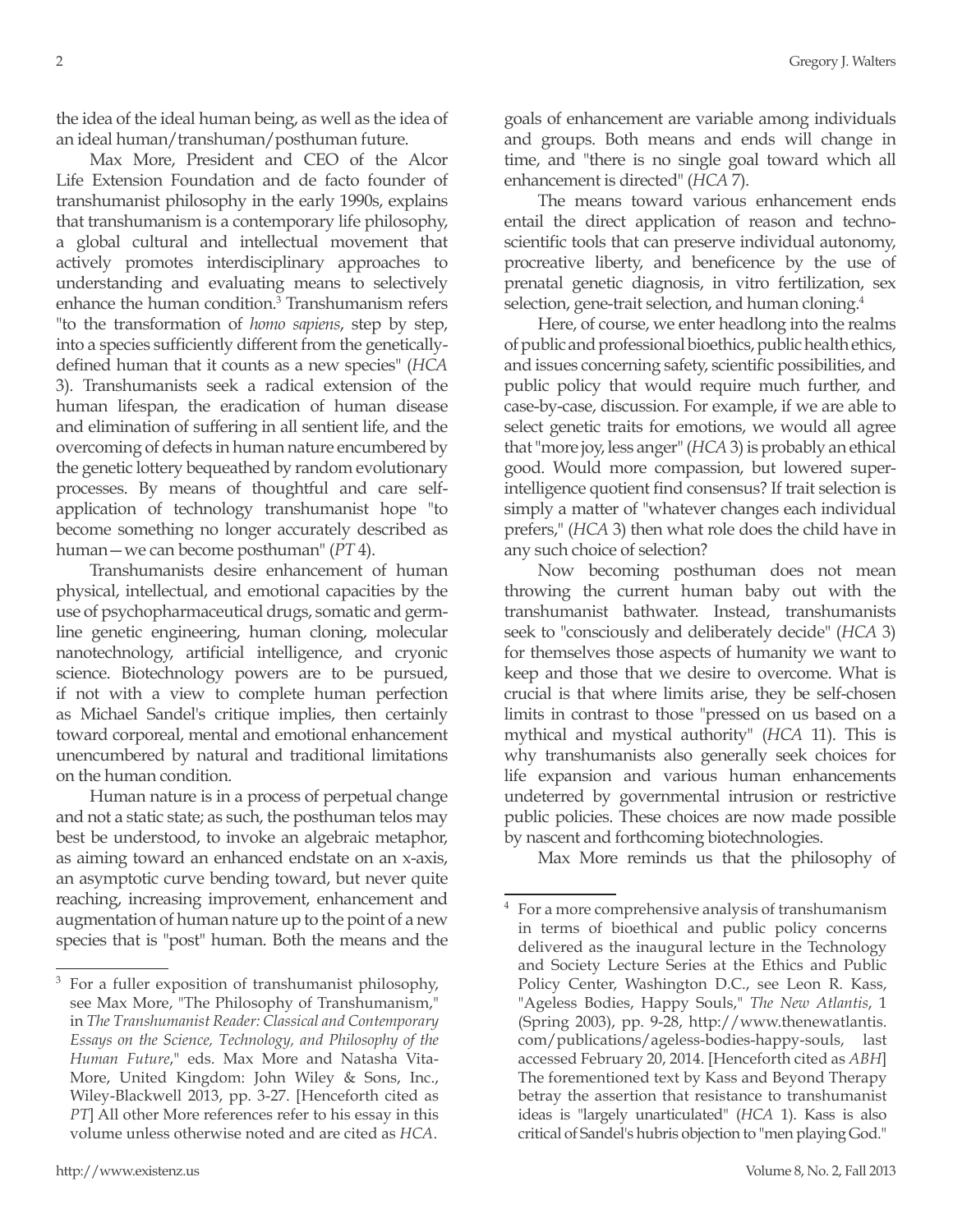transhumanism is an ideology or worldview and not an ontology of human nature. The philosophy is also not about membership in the human species, *homo sapiens* per se, but rather about the qualities of each singularly unique being as such and, more importantly, the personal choices that one chooses to make about selfenhancement and genetic augmentation of offspring. Such individual choices may include unrestricted pursuit of life extension and "morphological freedom" (*HCA* 8), i.e., greater "physical capability and freedom of form,"5 which may well include uploading human consciousness into (or onto?) other media platforms or analogic neural substrates (silicon wafers?). The *de facto* goal appears to be progression from the human to the transhuman to the posthuman. How long such goals may take for realization is admittedly an open question.

More argues that the transhumanist idea of hyperagency either attracts or repels advocates or critics of transhumanism. Those who are attracted to the transhumanist worldview understand enhancement of human intellectual, physical, and emotional capacities—regardless of whether by psychopharmaceuticals, genetics, molecular nanotechnology, artificial intelligence, or cryonics—as axiological goods. Critics like Sandel and Kass see the hyperagency aims of transhumanists as oriented not so much to the cure of disease, but rather to reach beyond health. Transhumanist-cum-Nietzschean "yes-saying" to life is viewed by these critics as lifting oneself, via technological means, above the average norm of *homo sapiens sapiens* and thus, in Sandel's words, prioritizing "willfulness over giftedness, dominion over reverence, and molding over beholding;" thus, transhumanism is disturbingly close to eugenics in his view.<sup>6</sup>

More challenges Sandel's contrast between the

transhumanist "Promethean aspiration" to mold and remake human nature, on the one hand, and the ideas of beholding, giftedness and the given, authenticity, and identity, on the other hand. Sandel sees in such Promethean aspirations a type of hyper human agency, and the values at contrastual stake entail not losing the values of human humility, solidarity, and responsibility that such hyperagency seems to entail.

Hyperagency is precisely the appropriate designation for the transhumanist imperative. The term "effectively conveys the transhumanist imperative to enable us to choose and transform every aspect of ourselves" (*HCA* 5). Moreover, the transhumanist choice is not an either/or (either molding or beholding) as Sandel suggests, because transhumanists also appreciate beholding what the world has given. Sandel's distinction and preference for beholding rather than molding is merely based "on some religious belief in the creation of the world as it is and the sacred nature of that world; but "if the world is no more than a natural outcome of a natural, unguided process, it is not sacrosanct" (*HCA* 6).

More also acknowledges the challenge presented by American bioethicist and physican Leon Kass. The transhumanist emphasis on radical choice poses a challenge to human solidarity. Kass' point is that our unchosen and fortuitous situation in existence makes it easier to share, care and be in solidarity with others. An enhanced meritocracy convinced of being selfmade and responsible for their enhanced successes would become less forgiving and colder toward the natural-born unenhanced. More responds to Kass with an honest admission about the norm of solidarity in relation to what John Sullins calls the potentially new enhancement divide replacing the existing digital divide:7 "It is possible that there is something to this [Kass'] point. Sharing misfortune and limitation does sometimes bring solidarity, such as when a society must share privation in wartime against a common enemy. However, these episodes of solidarity are always shortlived. If the privation continues for too long—as in Soviet Russia—then people turn on each other with heightened viciousness" (*HCA* 9). Kass, unlike Sandel, seems to be more concerned about a narrowing and flattening of human qualities than loss of the given,

<sup>5</sup> More cites Anders Sandberg, "Morphological Freedom—Why We Not Just Want It, but Need It," http:// www.aleph.se/Nada/Texts/MorphologicalFreedom. htm, last accessed February 20, 2014. For a technological critique of why uploading consciousness will not work, see Mark A. Gubrud, "Why Transhumanism Won't Work," *The New Atlantis: A Journal of Technology & Society*, June 10, 2010, http://futurisms.thenewatlantis. com/2010/06/why-transhumanism-wont-work.html, last accessed February 20, 2014.

<sup>6</sup> Michael J. Sandel, "The Case Against Perfection: What's Wrong with Designer Children, Bionic Athletes, and Genetic Engineering?" in *Arguing About Bioethics*, ed. Stephen Holland, London and New York: Routledge 2012, pp. 93-104, here p. 100.

<sup>7</sup> See Mark Bauerlein, ed. and intr., ed. and intr., *The Digital Divide: Arguments for and Against Facebook, Google, Texting, and the Age of Social Networking*, New York: Jeremy P. Tarcher/Penguin, 2011.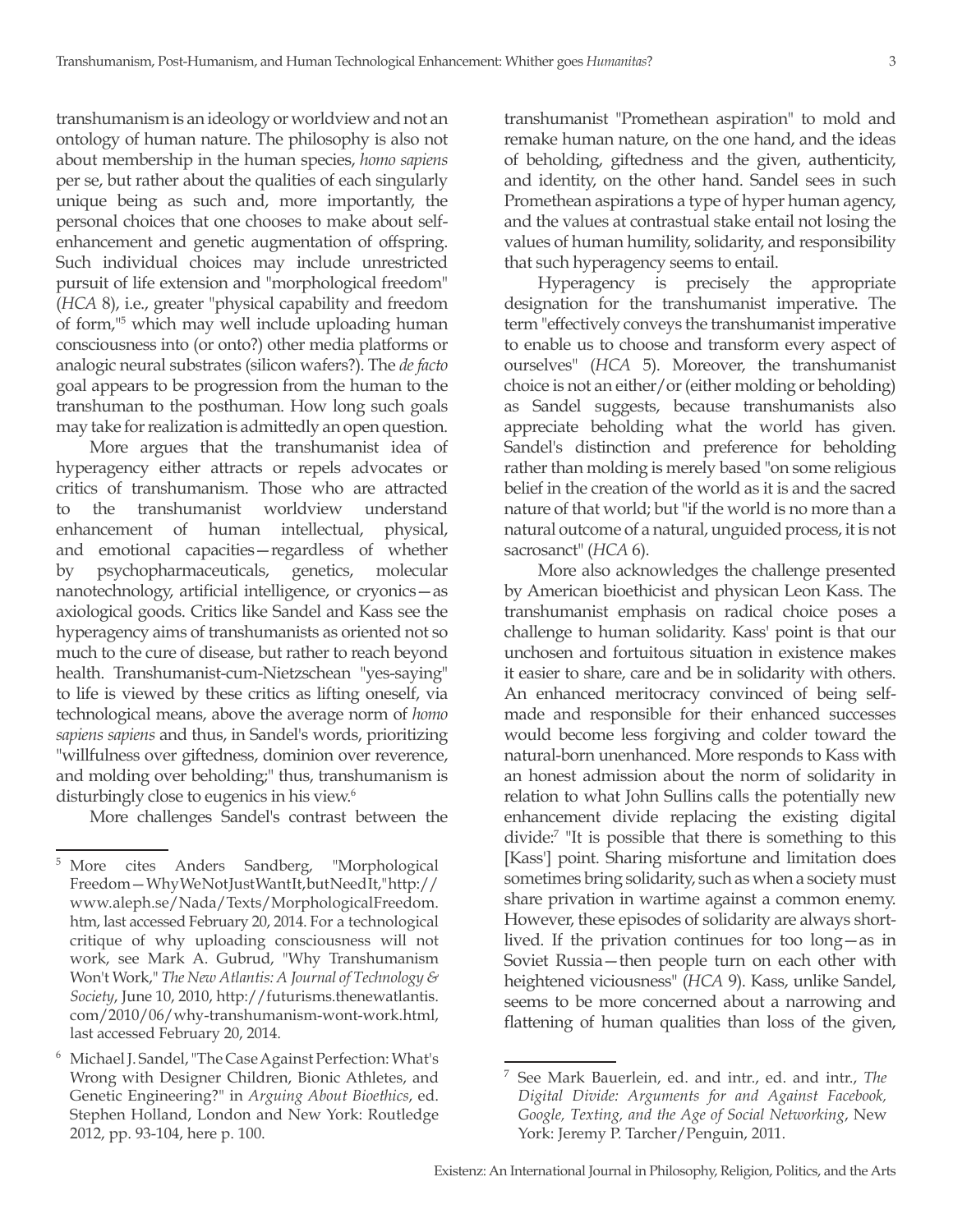respect for life as gift, or the virtue that Nietzsche derided most: humility. Both so-called biotechnological critics seem to Max More to represent an unawareness of the imperative role of hyperagency after Nietzsche's declaration of the death of God. The will to power appears to have become for transhumanists, one might say, the will toward posthuman enhancement.

Natasha Vita-More, the American multimedia artist and cofounder of *Humanity+*, 8 is certainly cautious of what she calls "evolvability risk" entailed by such aims. Techno-scientific risks might well lead to catastrophic risk of extinction and a mean-spirited psychology of human behavior. Tyrants have throughout history tried to cajole, coerce, and control others by means of oppressive social hierarchies, and more recently, economic hierarchies in an age of obscene economic inequality.

Francesca Ferrando explores the different significations shared by posthumanism and transhumanism and argues that posthumanism provides a more complete standpoint to reflect upon possible futures. Posthumanism maintains a critical and deconstructive standpoint informed by the past, gender-inclusive and open-ended, while offering a more comprehensive and generative ecological perspective to sustain and nurture possible futures. Posthumanism offers, in her view, "a unique balance between agency, memory, and imagination, aiming to achieve harmonic legacies in the evolving ecology of interconnected existence."

John Sullins defines the term posthuman as referring "to humans that have used technology to move beyond the limits of their biological bodies (phylogeny)." In contrast, transhuman refers to "theoretical entities that have used technology to move so far beyond human genealogy and psychology that they now count as a separate species or may have moved beyond biology completely and count as an entirely new form of life." There are post-humanists in our midst already, therefore, and we are not ethically required to become transhumanists. Would Karl Jaspers, he asks, purchase a ticket on the transhuman express technotrain? No. Jaspers was weary of the National Socialist desire for the eternal *Reich* and earthly perfection over a more "authentic transcendence."

Stephen A. Erickson asks if Jaspers had a prophetic mode available to him, and inextricably linked to philosophical faith. He invokes the dispute between Ernst Cassirer and Martin Heidegger over contrasting approaches to the nature of philosophical activity (cf. spontaneity vs. receptivity), the stakes in Jaspers' 1929 disputation for prophetic philosophy, and the potential dangers of technology for *Existenz* siding with Heidegger's receptive response and philosophy of *Geworfenheit* against the spontaneity of agency, but without negating the axial age or philosophical faith. As such, the open-ended nature of philosophical faith leaves a door open for potential shifts to a post-age and perhaps a new post-*humanitas*.

Dale Carrico, in his critique of futurological discourses, seeks to immunize us from "futurological mystifications" and at the same time facilitate progressive techno-developmental social struggle. He does so by offering the reader seven probing distinctions methodological templates as it were—that are useful for critical analysis of futurological discourses and post-human terrains. Post-humanism really represents the ethical encounters of humanism with itself, "the provocative confrontations of a universalism with its historical and practical limits and contradictions." Posthumanism is best understood as an ethical recognition of the limits of humanism and techno-developmental social struggle; it ought to be an ethical demand that these struggles materialize as a stronger expression of equity-in-diversity.

Michael Hauskeller reveals what he understands as an inconsistency in two transhumanist views of human nature. On one view, there is the idea of human nature that limits us as Dasein, confines us to a unique historicity, and inevitably limits our autonomy in actual existence. On the other view, there exist human reason and will, the real human essence, which inevitably revolt against the limits of our nature, and whose final goal is complete dislimitation understood as perfect autonomy. For Hauskeller, "the nature of the enhanced human is in fact an un-nature."

## **Whither goes** *Humanitas***?**

The ideal of *humanitas* may be traced back to Cicero (106-43 BCE) and means, generally, human nature, civilization and, most important, humaneness. Its norms entail piety, morals, dignity, integrity, and sincerity. Will the ideas of humanity and humanitas give way in historical actualization to forms of posthumanitas and the posthuman? Ought the former ideas to give way to the later? In the remainder of this

<sup>8</sup> See http://humanityplus.org/, last accessed February 20, 2014.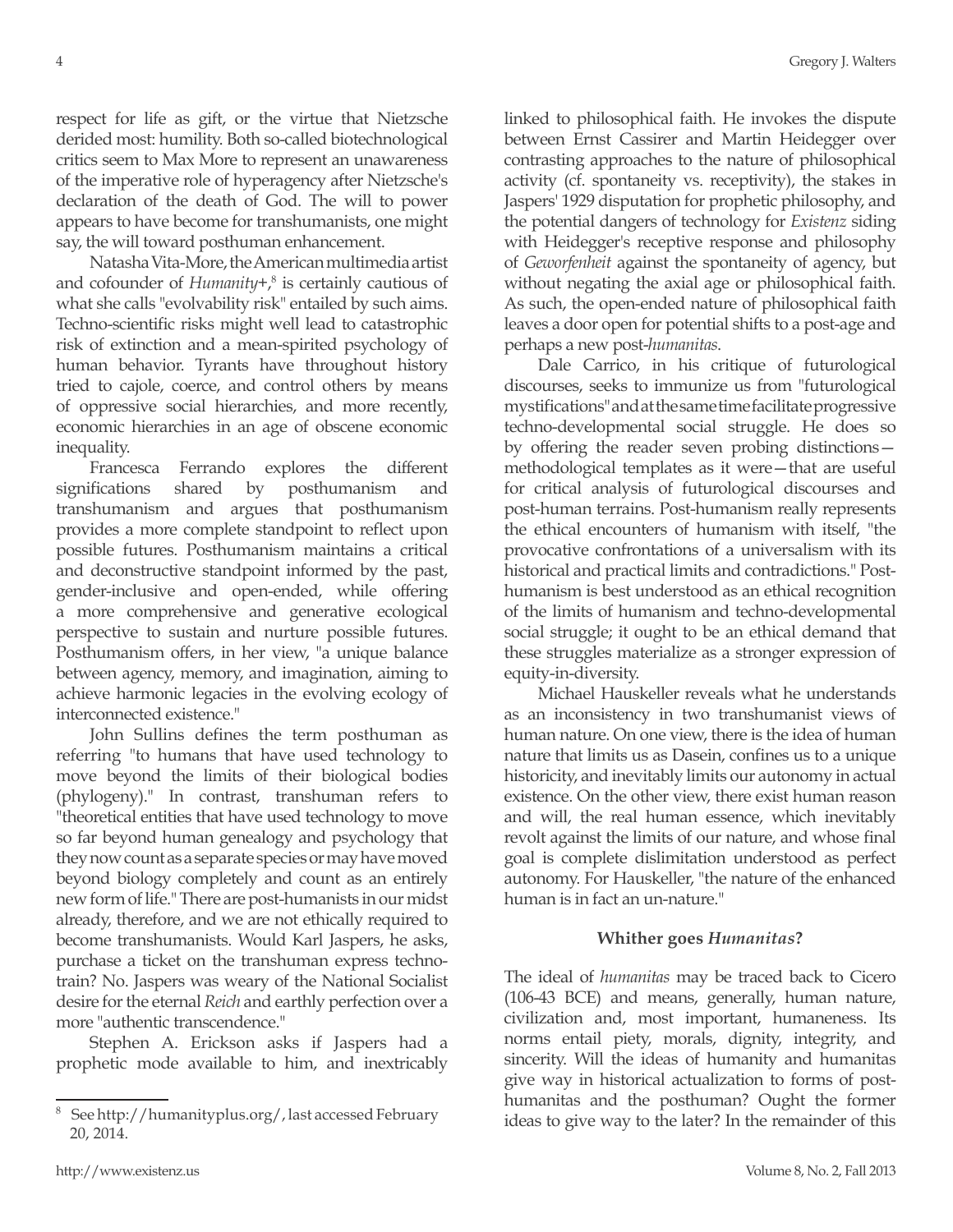Introduction I offer a few comments on the values of solidarity and humaneness in loving communication with the philosophy of transhumanism. In turn, I ask: What assessment might Karl Jaspers make of the philosophy of transhumanism? How would Jaspers view the cipher of human-being qua the cipher of the post-human? How would a philosophy of boundary situations or limit situations relate to the transhumanist criticism of all forms of limitationism?

Leon Kass and Michael Sandel critique the hyperagency of transhumanist endorsements of human cloning. For Kass, there is a certain wisdom in repugnance when it comes to human cloning. The yuk-factor is not an argument as much as an assertion, however, but Kass nonetheless sees repugnance more times than not as an emotional expression of wisdom.

Repugnance…revolts against the excesses of human willfulness, warning us not to transgress what is unspeakably profound. Indeed, in this age in which everything is held to be permissible so long as it is freely done, in which our given human nature [sic] no longer commands respect, in which our bodies are regarded as mere instruments of our autonomous rational wills, repugnance may be the only voice left that speaks up to defend the central core of our humanity [sic]. Shallow are the souls that have forgotten how to shudder.<sup>9</sup>

Is this objection fair to transhumanists? It is difficult to believe that the therapeutic benefits of cell cloning for sick patients and their families ought to be morally proscribed. Transhumanists, in fact, emphasize that prolongation of a healthy life span requires slowing the aging process and replacing senescent cells and tissues. As the *Humanity+* website observes, "gene therapy, stem cell research, therapeutic cloning [cf. reproductive cloning], and other areas of medicine that have the potential to deliver these benefits deserve a high priority in the allocation of research monies."10

We live in an era of market triumphalism where laws of supply and demand now extend into the realm of sex trafficking, marriage, children, education, criminal activity, racial discrimination, political participation, environmental protection, organ exchange, and eugenic interventions in human life.11 If transhumanism seeks to liberate the human race from biological constraints of disease, then perhaps there is nothing really new about the goal. Who would be opposed to that? Indeed, what is natural is often deadly and detrimental. Our ancestors had no wings, but now we fly. Early hominids lived an average of twenty-five years, but a baby girl born today in Japan, for example, may expect to live to age eighty-six. An enhanced diet is not the only factor in such longevity: equality and public health measures are also critical.12 The social determinants of health—that is, the conditions in which people are born, mature, live, work, and age—certainly do impact health, quality of life, and human lifespan globally.

The distinction between therapy and enhancement is a difficult distinction to maintain. It is fair to say that medical therapy has been understood in relation to the treatment of disease or disabilities, whereas enhancement entails technological intervention into normal processes of the body and mind.<sup>13</sup> The meaning of the term "enhancement" is by no means clear as Kass adumbrates below.

If "enhancement" is defined in opposition to "therapy," one faces further difficulties with the definitions of "healthy" and "impaired," "normal" and "abnormal" (and hence, "super-normal"), especially in the area of "behavioral" or "psychic" functions and activities. "Mental health" is not easily distinguished from "psychic well-being" or, for that matter, from contentment or happiness. And psychiatric diagnoses—"dysthymia," hyperactivity, "oppositional

Leon Kass, "Why We Should Ban the Cloning of Humans: The Wisdom of Repugnance," in *Arguing About Bioethics*, ed. Stephen Holland, London and New York: Routledge 2012, pp. 130-148, here p. 135.

<sup>10</sup> *Humanity+*, "Transhumanist FAQ, Section Society and Politics," http://humanityplus.org/philosophy/ transhumanist-faq/#answer\_23, last accessed February 20, 2014. [Henceforth cited as *SP*]

The idea that the law of supply and demand governs all of human behavior, rather than merely the production and consumption of material goods, was classically articulated by University of Chicago economist Gary S. Becker in *The Economic Approach to Human Behavior*, Chicago, IL: University of Chicago Press, 1976.

<sup>12</sup> Sarah Boseley, "Japan's life expectancy 'down to equality and public health measures." *The Guardian*, Tuesday 30 August 2011, http://www.theguardian. com/world/2011/aug/30/japan-life-expectancyfactors, last accessed February 20, 2014.

From the perspective of persons with disabilities, see also Erik Parens and Adrienne Asch, "The Disability Rights Critique of Prenatal Genetic Testing: Reflections and Recommendations," in *Arguing About Bioethics*, ed. Stephen Holland, London and New York: Routledge 2012, pp. 59-73.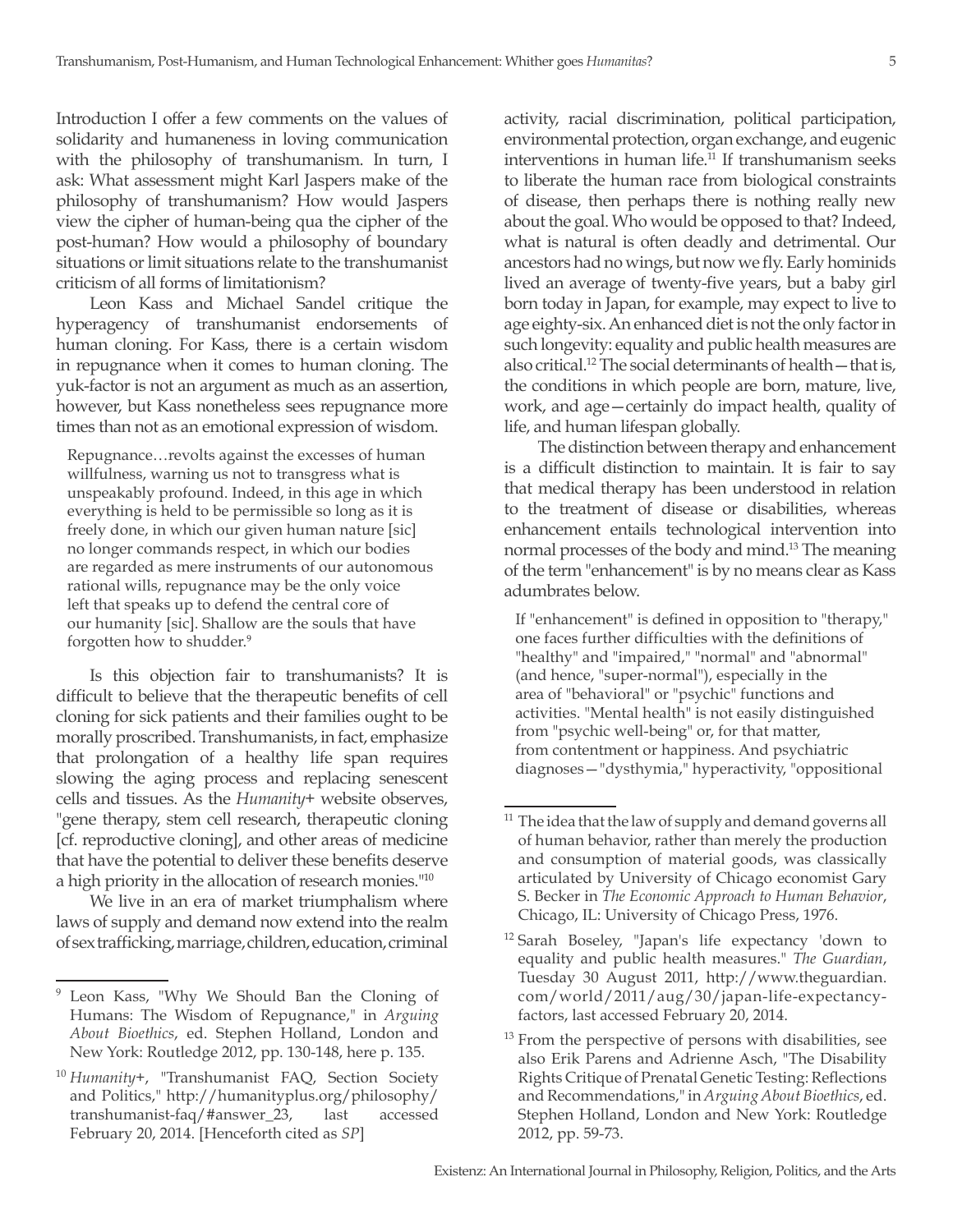disorder," and other forth- coming labels that would make Orwell wince and Soviet psychiatry proud are notoriously vague. Furthermore, in the many human qualities (like height or IQ) that distribute themselves "normally," does the average also function as a norm, or is the norm itself appropriately subject to alteration? Is it therapy to give growth hormone to a genetic dwarf but not to a very short fellow who is just unhappy to be short? And if the short are brought up to the average, the average, now having become short, will have precedent for a claim to growth hormone injections. Needless arguments about whether or not something is or is not an "enhancement" get in the way of the proper question: What are the good and bad uses of biotechnical power? What makes a use "good," or even just "acceptable"? It does not follow from the fact that a drug is being taken solely to satisfy one's desires that its use is objectionable. Conversely, certain interventions to restore what might seem to be natural functioning wholeness—for example, to enable postmenopausal women to bear children or 60-yearold men to keep playing professional ice hockey might well be dubious uses of biotechnical power. The human meaning and moral assessment are unlikely to be settled by the term "enhancement," any more than they are settled by the nature of the technological intervention itself. [*ABH* 13]

Cialis and Viagra, once used as therapy drugs for erectile dysfunction, are commercially carpet-bombed on the evening news and primetime TV commercials. The greatest health risk in the world does appear not to be malaria or sleeping sickness, but rather "a rampant epidemic of erectile dysfunction."14 What were once considered therapies, are now openly bought and sold on the ostensible free market as enhancement technologies. Who is opposed to that? Baseball players that use illegal peptides and testosterone for physical enhancement are being indicted by federal courts for cheating. If all players were to have equal access to such enhancements would that legitimize its use? Is it reasonable to assume that cryopreservation of the human body will be eventually covered by private insurers as long as payers are willing to pay the premiums? Ought universal health care systems in the United Kingdom, European Union, and Canada support cyropreservation endeavors? I offer no answer to these questions, but it is certainly clear that current health care systems are economically unsustainable in their present form, even as the United States spends more on health care per capita than other countries. Medical demand will always outstrip medical supply.

Apart from issues of safety, libertarian choice and equality, it seems to me that the danger of losing human solidarity, humaneness, and moving toward even greater social, economic, and political inequality becomes more likely if only a select few humans with the money, power, and resources for enhancing themselves above the norm—however the norm might be defined—do enhance themselves so. Similar to the digital divide, we may easily drift into a genetically engineered and pharmaceutically enhanced divide. Transhumanists respond to the social inequality argument in this way:

It is clear that everybody can benefit greatly from improved technology. Initially, however, the greatest advantages will go to those who have the resources, the skills, and the willingness to learn to use new tools. One can speculate that some technologies *may cause social inequalities to widen*. For example, if some form of intelligence amplification becomes available, it may at first be so expensive that only the wealthiest can afford it. *The same could happen when we learn how to genetically enhance our children. Those who are already well off would become smarter and make even more money*. This phenomenon is not new. Rich parents send their kids to better schools and provide them with resources such as personal connections and information technology that may not be available to the less privileged. *Such advantages lead to greater earnings later in life and serve to increase social inequalities*.

Trying to ban technological innovation on these grounds, however, would be misguided. *If a society judges existing inequalities to be unacceptable*, a wiser remedy would be progressive taxation and the provision of community-funded services such as education, IT access in public libraries, genetic enhancements covered by social security, and so forth. Economic and technological progress is not a zero sum game; it's a positive sum game. Technological progress does not solve the hard old political problem of what degree of income redistribution is desirable, but it can greatly increase the size of the pie that is to be divided. [*SP* np, emphasis added]

Progressive taxation? Community-funded public education? Both of these solutions to gross political, economic and social inequality sound very much like the solutions offered by the so-called early humanism that relied almost exclusively on educational and cultural refinement to improve the human condition.

<sup>14</sup> Michael J. Sandel, *What Money Can't Buy: The Moral Limits of Markets*, New York: Farrar Straus and Giroux 2012, p. 7.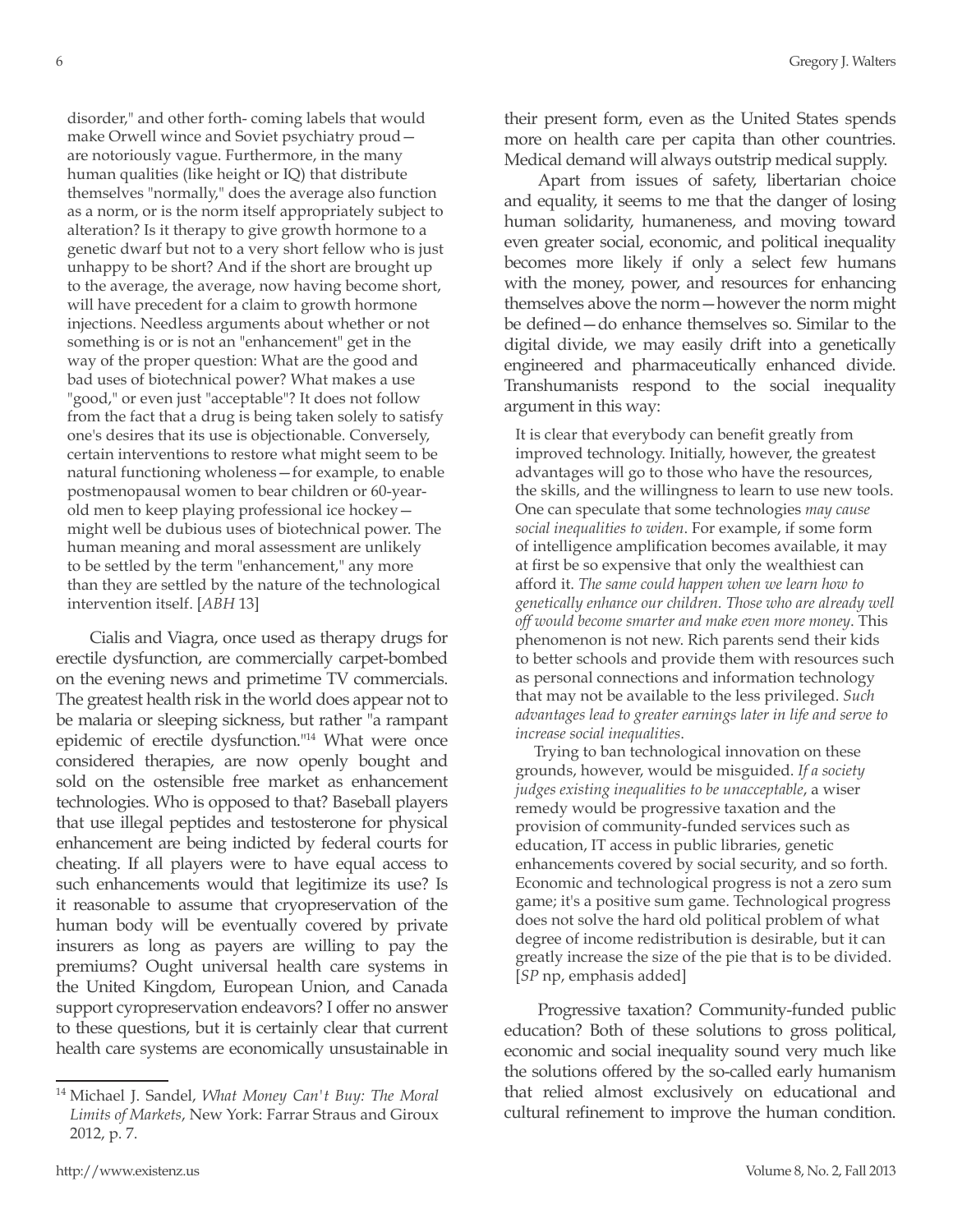IT access in public libraries? Many libraries have closed down due to lack of funding, transformations from print to e-publishing, and convergence of publishing rights by global monopolistic publishing houses. Genetic enhancements covered by social security? There is no mention of health inequality or the value of universal health care in the Transhumanist FAQ. As of this writing, debates between democrats and republicans over President Obama's Affordable Health Care Act make the idea of genetic enhancements covered by social security politically and pragmatically unreasonable. Insurance coverage for children with pre-existing health conditions like diabetes or heart disease is at the center of Obamacare policy, and even this policy has been repeatedly blocked by mainstream Republicans and Tea-party members.

Are we headed down a road to genetic enhancements covered by social security? It seems unlikely, especially when health providers and insurance companies do not accept the distinction between therapy and enhancement. Private insurers pay for treatment of disease, but not for enhancements (*ABH* 13), and therapeutic prosthetic devices are often uncovered or minimally covered. Will social security even exist to pay for enhancements when costs of therapeutic intervention are unsustainable under present health care policy conditions. And how will the federal government, moreover, pay social security benefits for persons living well beyond one hundred years of age when we are repeatedly told that demographic shifts resulting from baby-boomer waves is already threatening the social security system put into place after World War II? One thing is certain: We will need to trans-humanize the existing American health care system where so many persons are uninsured or underinsured before hoping for access to enhancement coverages. Many employers do not even provide adequate eyeglass or dental coverage.

With respect to the virtue of "humility" that Michael Sandel affirms about giftedness and the given aspects of the human condition, we may do well to recall Aristotle's table of the virtues and vices in the *Nicomachean Ethics*. When it comes to honor and dishonor in the sphere of action or feeling, proper ambition and even pride is the mean between the excesses of ambition or empty vanity and the deficiencies of unambitiousness and undue humility. Loving communication seeks a middle path between the excesses of philosophical closed-mindedness and the deficiencies of spitefulness, insensibility, and resentment.

## **Is Possible Posthuman Existenz Possible?**

Let us now consider the idea, not of possible Existenz (*mögliche Existenz*) per se, but rather of possible posthuman Existenz? For Jaspers the modalities of the question of Being become actual and articulated to the human being, not in his or her being of and in the world and not merely by virtue of his being a thinking being, but by being Existenz, that is, by existing self-consciously in temporality. Existenz cannot be approached cognitively, but only by means of transcending thought. Existenz can only be illuminated—and not in its actuality as a living person—but only as possible Existenz. To emphasize the characterization of Existenz as a transcendental illumination of parameters of possibility rather than a description of actualities, Jaspers often speaks in polarities that are reminiscent of Kierkegaard vis-à-vis the finite/infinite, possibility/ actuality, etc. The three subjective modes of being, as body, intellect and spirit, represent the human being only as an empirical phenomenon. "All human beings, however, own the ability or possibility of a fourth and nonempirical dimension of being and human selfrealization," Kurt Salamun writes in an exposition of Jaspers' philosophical anthropology, and he continues:15

From the viewpoint of Jaspers's existentialism this fourth mode is the highest form of human selfrealization, whereas the other three modes of being are merely the empirical mediums and necessary presuppositions for self-realization as Existenz. For Jaspers, human self-realization is the concrete realization of Existenz, that is, the authentic ground of human being, the intimate dimension of personal autonomy, existential freedom, undermined moral decision, and the nonobjective actuality of selfbeing and true selfhood. No empirical studies, doctrines of ontology, or definite ethical frameworks can give an adequate understanding of this fourth dimension of subjectivity and our shared humanity. Such an understanding is possible only by means of actually realizing Existenz in one's own life and/or by "elucidating" Existenz by means of transcending philosophizing.

Can one "hear" in the posthuman and the

<sup>15</sup> Kurt Salamun, "Karl Jaspers on Human Selfrealization: Existenz in Boundary Situations and Communication," in *Karl Jaspers's Philosophy: Expositions & Interpretations*, eds. Kurt Salamun and Gregory J. Walters, Amherst and New York: Humanity Books 2008, pp. 243-62, here pp. 245-6.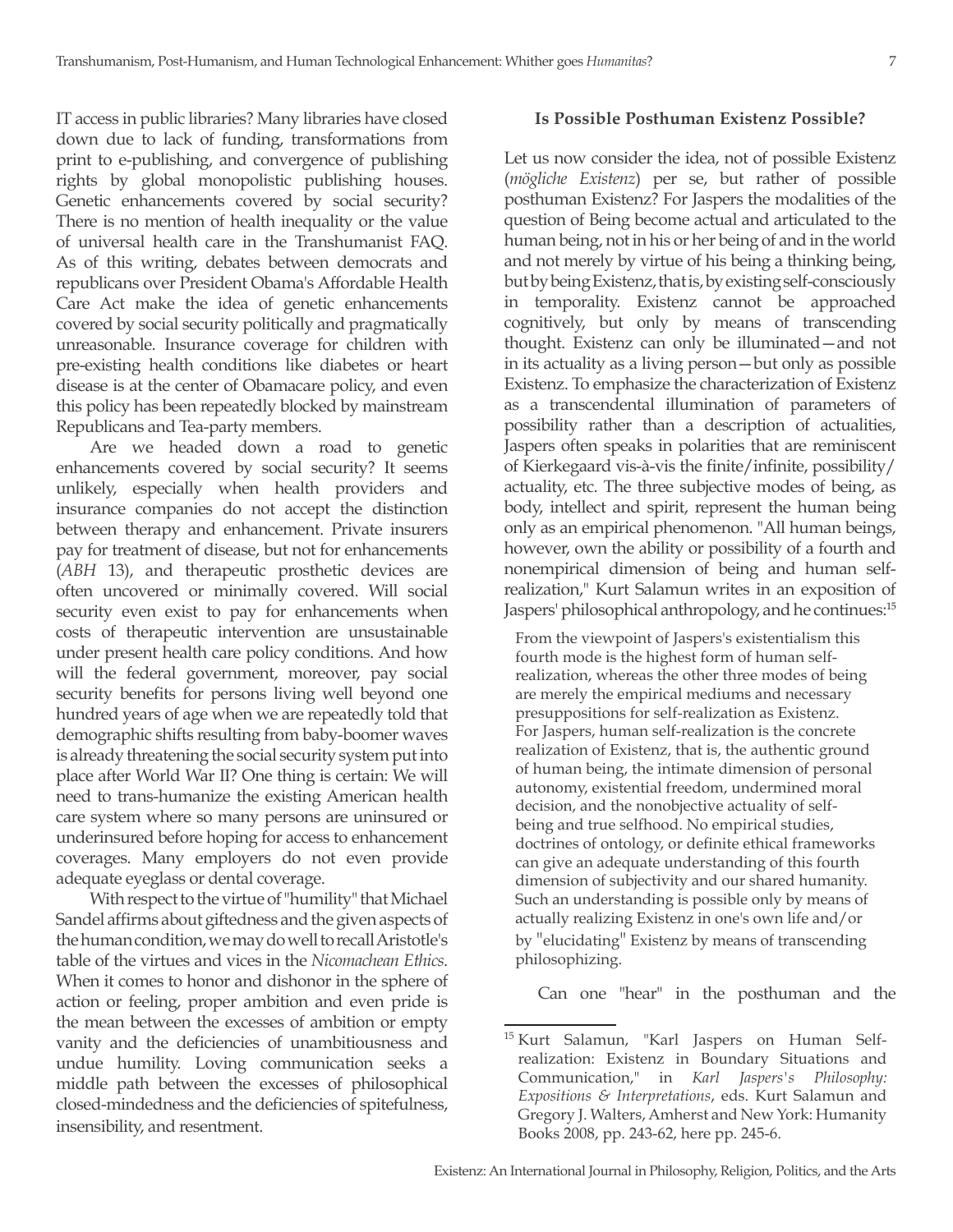posthuman future a cipher of Transcendence? Will the embodiment of the singularly unique individual take shape in a global culture marked by posthuman historicities and enhanced human communication, mobility, and experienciality? Might transhumanism provide an entirely new basis for a second Axial Age? Might it be the case that humanity is on the cusp of a new Axial Age, rather than a Renaissance of the earlier one (800-200BCE), one grounded on faith in applied technoscientific enhancement of the human animal and devoid of metaphysical superstitions, religious mythology and belief in fate or a God? What is living and what is dead in Jaspers' philosophy in relation to the philosophy of transhumanism, a philosophy of the human future? If "the educational ideal in which humanism and the realism of the natural sciences are completely joined to one another for their mutual enlightenment has never as yet been fully realized,"16 as Jaspers says in *The Idea of the University*, might the philosophy of transhumanism provide a spur for educational unification of technology and the arts in our current biotechnological age?17

There are various dimensions of Jaspers' philosophy that prima facie stand-out as repellant to the philosophy of transhumanism; and yet, there are some other key aspects, such as the transhumanist emphasis on science and applied techno-science in the service of human well-being and greater freedom that certainly can be understood as an attraction.

First, a clear attraction between Jaspers and transhumanism is Jaspers' own affirmation of life and health and the self-discipline entailed thereby. In his "Philosophical Memoir" Jaspers recollects the impact of his early medical diagnosis on his philosophy of existence, or life philosophy, and his affirmation of his disciplined will to health:<sup>18</sup>

One basic fact of my existence qualified all the decisions of my life: I was organically ill from childhood on (bronchiectasis and cardiac decompensation).... I was eighteen by the time Albert Fraenkel ... made the correct diagnosis. Until then, false treatment of my condition had brought on frequent fever spells; now I learned to adjust my life to this disease. I read a treatise by Rudolf Virchow which described my ailment in every detail and gave the prognosis: in their thirties at the latest, these patients die of pyemia. I realized what mattered in treatment. I slowly learned the procedures, partly inventing them myself. They could not be carried out properly if I led the normal life of the healthy. If I wished to work, I had to risk what was harmful; if I wished to go on living, I had to observe a strict regimen and to avoid what was harmful. My existence passed between these poles. Frequent failures, by allowing fatigue to poison the body, were inevitable, and every time recovery was essential. The point was not to let concern about my illness turn the illness into the sum and substance of life. My task was to treat it properly almost without noticing it, and to keep working as if it did not exist. I had to adapt everything to it, without giving up to it. Time and again I made mistakes. The exigencies arising from my illness touched every hour and affected all my plans.

Jaspers' prolific corpus is all the more remarkable in light of his illness and the socio-historical conditions in which he lived. One may only wonder if he would have been able to accomplish all that he did had he been able-bodied. The same may be said for both Nietzsche and Kierkegaard also, both philosophical disturbers of late nineteenth century modernity. The appellation of hyperagency would seem apropos to all three thinkers but as a result of different challenges to self-overcoming in Nietzsche's positive sense of the will to power.

Second, as noted in the introductory quote (*GP* 765):

all human activity and thought is at the service of something incomprehensible within which it operates and by which it is absorbed and overborne whether we like to call it fate or providence.

It is philosophical folly to want to see through this Other and find some way whereby the individual

<sup>16</sup> Karl Jaspers, *The Idea of the University*, ed. Karl W. Deutsch, Preface Robert Ulich, trans. Harold A. T. Reiche and H. F. Vanderschmidt. Boston: Beacon Press 1959, p. 46.

<sup>&</sup>lt;sup>17</sup> See Natasha Vita-More, "Aesthetics: Bringing the Arts & Design into the Discussion of Transhumanism," in *The Transhumanist Reader: Classical and Contemporary Essays on the Science, Technology, and Philosophy of the Human Future*," eds. Max More and Natasha Vita-More, United Kingdom: John Wiley & Sons, Inc., Wiley-Blackwell 2013, pp. 18-27, here p. 24: "If human-computer interaction is now a developed field of study, and bioart has become a promising field within the arts curriculum, is there potential that human enhancement and life extension might follow suit? Possibly." This is one of the few essays in the Reader that addresses the question concerning arts *and* education today.

<sup>18</sup> Karl Jaspers, "Philosophical Memoir", in Karl Jaspers, *Philosophy and the World, Selected Essays and Lectures*, trans. E. B. Ashton, Chicago, IL: Henry Regnery Company 1963, pp. 193-314, here pp. 198-9.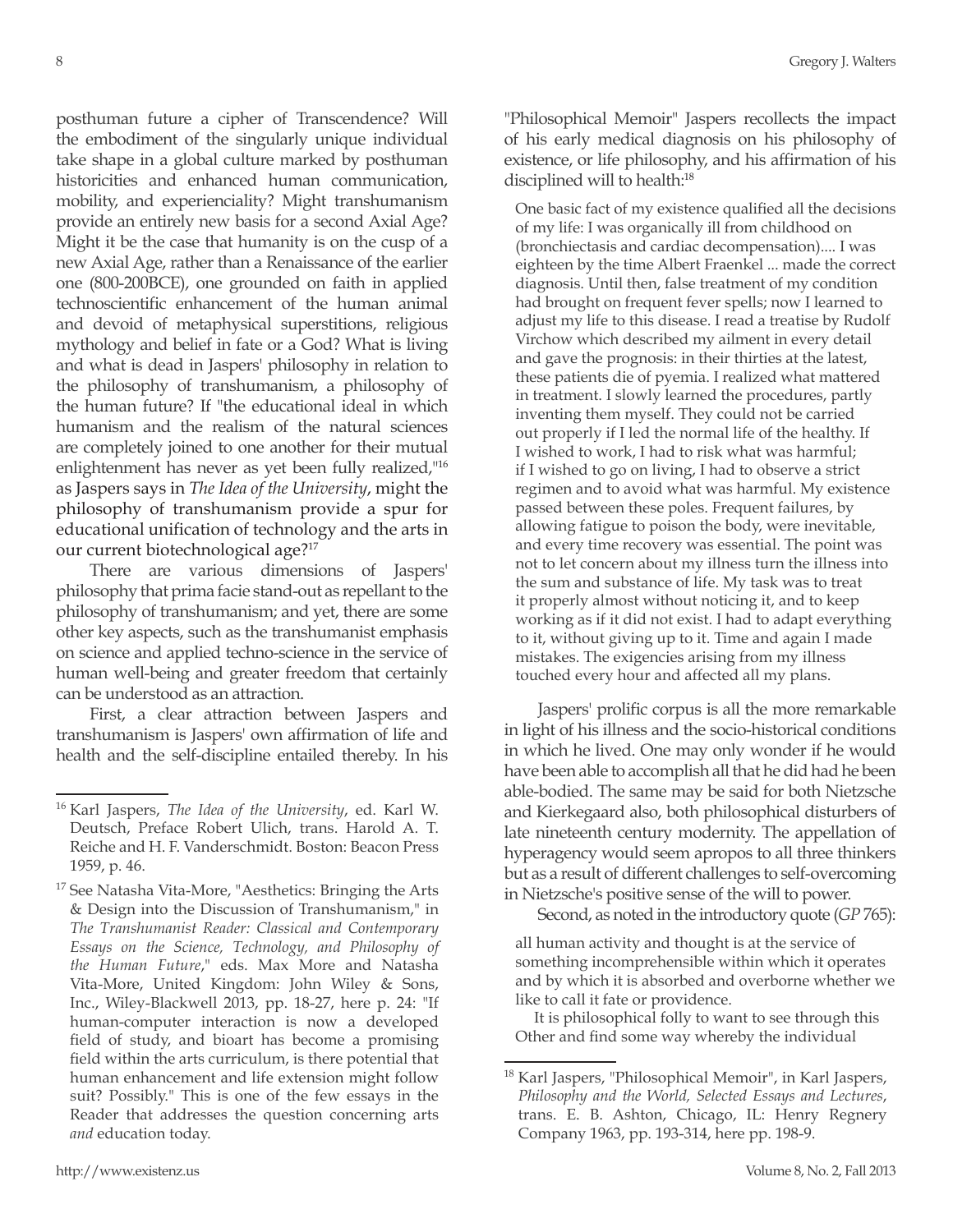could as it were get control of it, first by knowing it and then by planning and action.

While this statement was written in the context of the analysis of the psychopathology of psychic life, the "complex unities" that comprise the individual, and the idea of the human being as a whole (cf. the seminal thinkers—Plato, Augustine, Immanuel Kant), Jaspers may have viewed the technological overcoming of corporeal, intellectual and mental (*geistige*) limitations and the transformation of human-being into a species sufficiently different from the genetically-defined human as virtually impossible. Gaps inevitably remain between Reason and Existenz,<sup>19</sup> and between Life and Freedom. Reason and Existenz are located within the subject-object split where we can confront them in cognition only in their being appearance. Philosophy understands that it is not a science. Philosophizing thinks in terms of the Encompassing, i.e., not collapsing into the observation of empirical objects alone by way of instrumental rationality or the intellect. Propositions of science are direct and are correct, whereas philosophical thinking searches for an encompassing meaning of truth that embraces all partial aspects of being correct out of the encompassing. Philosophic thinking is expressed indirectly in ciphers, including "the cipher of Man" (through existential illumination) and by reading the diverse and multifarious nature of ciphers, both immanent and transcendent (metaphysics). As for the gap between life and freedom, Jaspers puts it this way:

It is wrong to put Nature and Freedom (Life and Mind) side by side as if they were factors on the same plane and as if they interacted. Rather it is that the one form of approach—whether that of the Natural Sciences [*Naturwissenschaften*] or that of Understanding [*Geisteswissenschaften*] and its accompanying Illumination—comes up against its respective limits, not however to absorb new factors of explanation but to become aware of its own limitations in the face of Being as a whole. Thus causality comes up against freedom and, vice versa, understanding comes up against the meaningless (the ununderstandable) in the form of the causal connections of biology or in the form of Existence itself. [*GP* 755-6]

In the context of his critical analysis of the nature of psychotherapy, Jaspers observes that as a psychopathologist he can treat the life of the patient, but to Freedom he may only make an appeal.<sup>20</sup>

Third, all varieties of transhumanism seek to overcome so-called natural and traditional limitations of the human condition. In this respect, what both Sandel and Kass share in common in their bioconservative criticisms is what More calls limitationism. Limitationism is "the general attitude that the fundamental limits that have been part of human nature—cognitive, somatic, sensory, emotional, mortal, etc.—are sacrosanct, or crucial to dignity, humility, or meaningfulness" (*HCA* 5). Jaspers' philosophy is a philosophy of limits *par excellence*. The human experience of boundary situations<sup>21</sup> or limit situtions $$ of death, suffering, struggling, and guilt—are basic to human existence and Existenz and these limit situations inevitably shape our fundamental orientation to the world (scientific world-orientation), self (existential illumination), and transcendence (metaphysics). For the philosophy of transhumanism the key aim is to surpass the constriction of human limits as expressed in the extropian principles of "perpetual progress" and "self-transformation" (*HCA* 7). One may at least wonder if the surpassing of human limitations does not already presuppose some understanding of an end-state or ideal of the unity of the person as a whole to which one hopes to reach and at the same time surpass. Here again, we may have something to learn from the humanist Karl Jaspers, who never believed that authentic humanism had been reached in the twentieth century.<sup>22</sup>

The belief that it was possible to develop methods which would enable us to comprehend man as a whole (as to constitution, character, body-type, and disease-entity) persisted, in ever new guises. Despite the fact that, within limits, all of them were fruitful, the supposed totality every time proved to be a totality within the one comprehensive totality of being human,

<sup>19</sup> See Karl Jaspers, *Reason and Existenz*, trans. with intr. William Earle, London, Toronto, and New York: Noonday Press, 1955, Routledge & Kegan Paul, 1956.

<sup>20</sup> Karl Jaspers, *The Nature of Psychotherapy: A Critical Appraisal*, trans. Julius Hoenig and Marian W. Hamilton, Chicago, IL and London, The University of Chicago Press, first Phoenix edition 1965, p. 20.

<sup>21</sup> Karl Jaspers, *Philosophy, Vol. 2, Existential Elucidation*, trans. E. B. Ashton, Chicago and London: University of Chicago Press 1970, pp. 177-222.

<sup>22</sup> On Jaspers' understanding of humanism in relation to changes in German and global higher education in the twentieth century, see Alan M. Olson, "The Idea of a University in the Philosophy of Karl Jaspers," in *Karl Jaspers's Philosophy: Expositions & Interpretations*, eds. Kurt Salamun and Gregory J. Walters, Amherst and New York: Humanity Books 2008, pp. 197-218.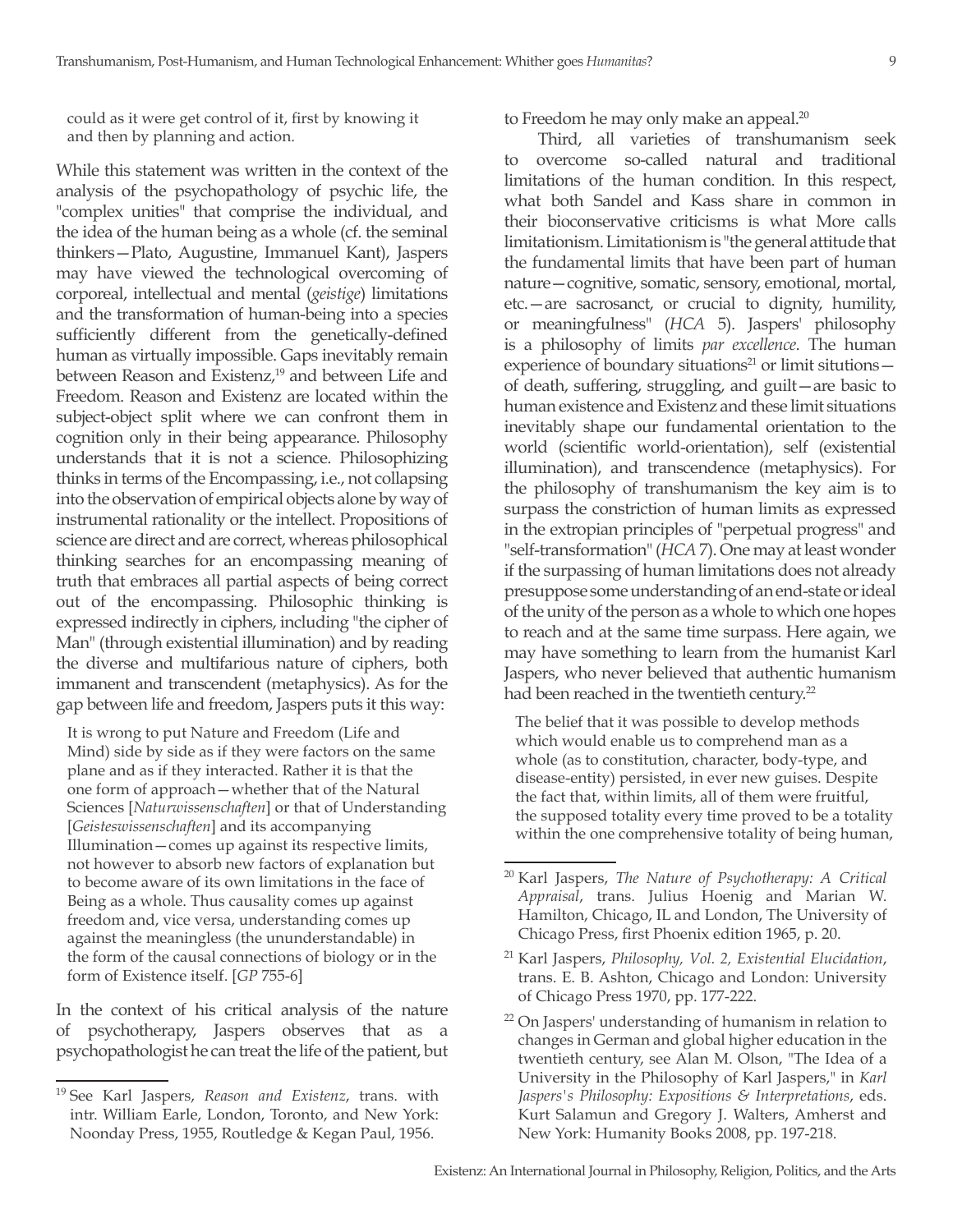never this totality itself. For the totality of man lies way beyond any conceivable objectifiability. He is incompletable both as a being-for-himself and as an object of cognition. He remains, so to speak, "open." Man is always more than what he knows, or can know, about himself.23

Fourth, transhumanism is not an ontology; it is, rather, an ideology or worldview. Jaspers philosophy is an attempt to overcome both ontology and ideology where ideology is understood as masking ignoble motives. The motives of transhumanism are highly noble because they serve life and life enhancement and healthspan. Jaspers' philosophy is also not an ontology; it is, rather, a periechontology, a circling around the subjective and objective modes of being that encompass the self and world, and marked by the open-ended method of transcending in world orientation, existential illumination, and metaphysics.

Similarly, Nick Bostrom uses "modes of being" in his definition of a posthuman. By a posthuman capacity Bostrom means

a general central capacity greatly exceeding the maximum attainable by any current human being without [sic] recourse to new technological means. I will use *general central capacity* to refer to the following: =*healthspan*—the capacity to remain fully healthy, active, and productive, both mentally and physically

=*cognition*—general intellectual capacities, such as memory, deductive and analogical reasoning, and attention, as well as special faculties such as the capacity to understand and appreciate music, humor, eroticism, narration, spirituality [sic], mathematics, etc.

● *emotion*—the capacity to enjoy life and to respond with appropriate affect to life situations and other people.24

Moreover, for Bostrom, a mode of being refers to "a set of capacities and other general parameters of life. A posthuman mode of being is one that includes at least one posthuman capacity" in relation to healthspan,

cognition, and emotion.

Now the transhumanist emphasis on self-applied technology and empirical intelligence in order to overcome corporeal biological and genetic limitations could be interpreted, perhaps erroneously, as a collapse into an understanding of possible Existenz as primarily oriented toward *Dasein*-oriented enhancement control, or an extreme rationalistic reductionism of the self to consciousness as such (*Bewusstsein überhaupt*), which in turn mediates control over both Geist and World. Transcendence, as the other objective pole of the encompassing of objectivity is entirely excluded as a transcendent mode of being-human and perhaps as merely mystical mythologizing. Eliminative materialism might rather think of talk of transcendence as related to a God-gene. Here again, and in a rather sharp contrast, Jaspers might remind us that

Existence is made absolute in so-called pragmatism, *biologism*, psychologism, and sociologism; [consciousness-as-such] in *rationalism*; the mind in "erudition"; Existenz in existentialism (which becomes nihilism); the world in *materialism*, *naturalism*, idealism, and pantheism; Transcendence in a-cosmism.25

Fifth, Jaspers' emphasis on the distinction and relation of philosophy and science is apropos to the conversation between Jaspers' philosophy of reason and transhuman-ism. For Jaspers, Marxism, racism, and psychoanalysis have all conflated science and philosophy. A central task of contemporary philosophy requires overcoming the conflations between philosophy and science so that true science can emerge.26 Indeed, Jaspers maintains that whoever is not a scientist, or has not practiced science, cannot really engage in philosophical reflection. It is only when we understand the limits of empirical scientific

<sup>23</sup> Karl Jaspers, "Philosophical Autobiography," in *The Philosophy of Karl Jaspers, Augmented Edition with New Section on Martin Heidegger*, ed. Paul Arthur Schilpp, La Salle, IL: Open Court Publishing Company 1981, pp. 3-94, here p. 19.

<sup>&</sup>lt;sup>24</sup> Nick Bostrom, "Why I Want to be a Posthuman When I Grow Up," in *The Transhumanist Reader: Classical and Contemporary Essays on the Science, Technology, and Philosophy of the Human Future*," eds. Max More and Natasha Vita-More, United Kingdom: John Wiley & Sons, Inc., Wiley-Blackwell 2013, pp. 28-53, here pp. 28-9.

<sup>25</sup> Karl Jaspers, *Philosophical Faith and Revelation*, trans. E. B. Ashton, New York: Harper and Row 1967, p. 83 (emphasis added).

<sup>&</sup>lt;sup>26</sup> Gerhard Knauss, "Karl Jaspers on Philosophy and Science: Distinction and Relation," trans. Edith Ehrlich, in *Karl Jaspers's Philosophy: Expositions & Interpretations*, eds. Kurt Salamun and Gregory J. Walters, Amherst and New York: Humanity Books 2008, pp. 69-86. Jaspers regarded the relationship between philosophy and science as a basic philosophical question. Knauss' analysis of why and how Jaspers treats both the historical and the systematic aspects of the distinction and relation of philosophy and science is relevant to the present historical and biotechnological situation.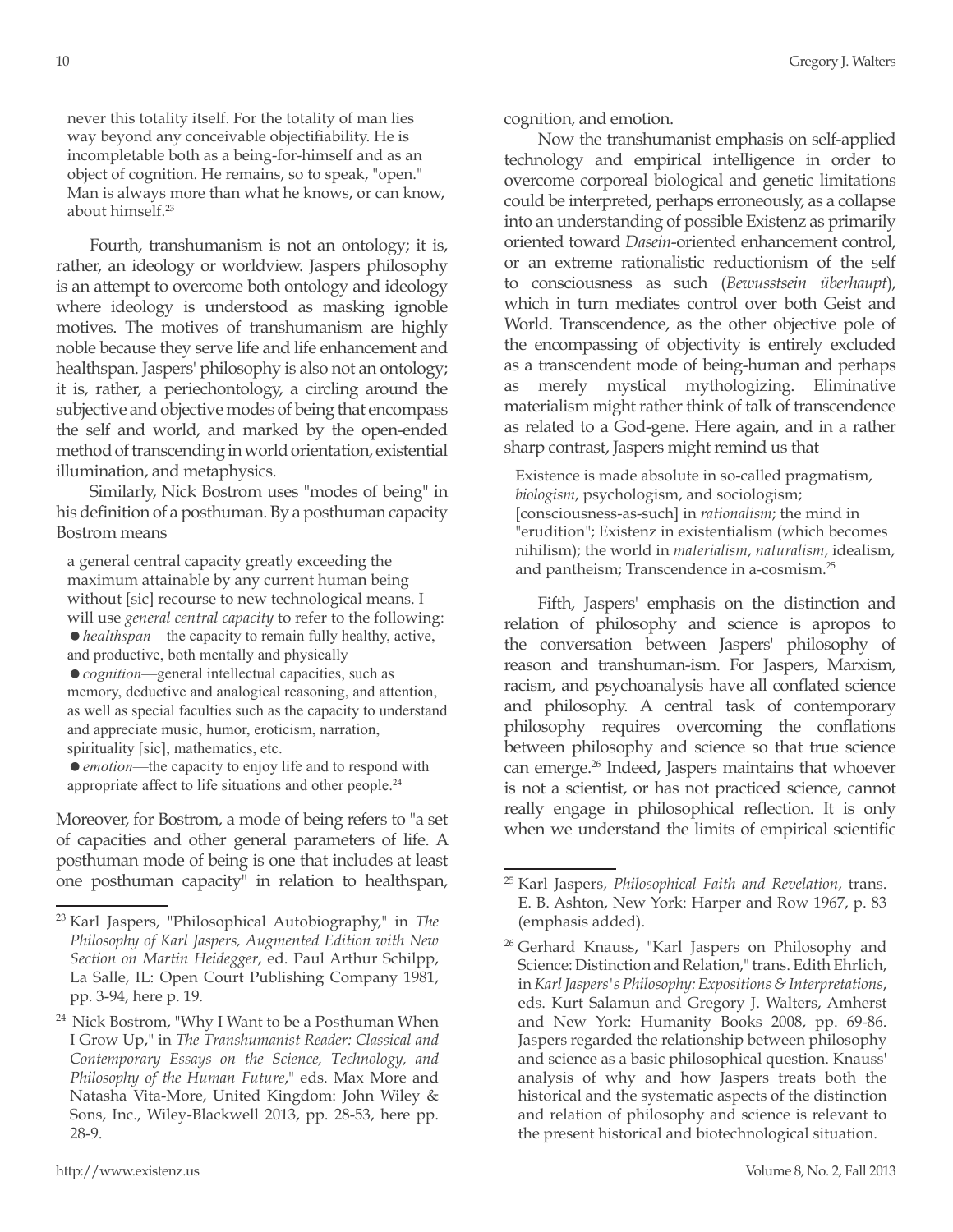methods that we can begin to understand the tasks of philosophy in relation to science. Without science, in fact, philosophical work is meaningless. Jaspers' transcending method represents a systematicmethodical transgressing of the limits of objectivity, but without ever falling into the void, or crystallizing into a new holistic objectivity. When all previous philosophy is discarded and a new philosophy is proffered as a strict science of logic and epistemology, philosophy turns itself into the handmaiden of science. Philosophy becomes defined as merely one science among many. In an age of biotechnological transformation philosophy might become practiced, for example, only by laboratory specialists in search of extended biological lifeform, perhaps even lifespan and healthspan. Lifespan and healthspan must be differentiated. There is an ongoing debate between cell biologists in search of an anti-aging drug and evolutionary biologists over the science of biological immortality. It is empirically possible to pharmacologically increase lifespan, but evolutionary biologists have predicted adverse side effects for human healthspan in so doing.<sup>27</sup>

Sixth, in his work *Vom Ursprung und Ziel der Geschichte*, 28 Karl Jaspers warns against the demonization of technology and like contemporary transhumanists held general expectations about continued technological advance in a time of mass production and obliteration bombing in warfare. Here again we may see a point of attraction between Jaspers' philosophy of reason and transhumanism. At the same time, however, Jaspers also warns against the naïve embrace of technoscientific applications as a solution to problems besetting the human condition. Contemporary debates between trans/posthumanists and bioconservatives such as Leon Kass, Michael Sandel, and Francis Fukayama are not much different, even if the gen-bio-nano-robotic techno-scientific stakes for the development and transformation of human nature are higher today. At the height of the Cold War, in 1958, Jaspers warned against the twin threats of human annihilation and political totalitarianism. He called for a "new politics" that could transform the Realpolitik of past history. Techno-scientific thinking and planning alone, however, would not provide a way forward for humanity confronted with the twin "boundary situation" of annihilating human existence or losing human freedom. Technological panaceas provide a false solution to moral and political challenges in our current human condition.

Seventh, most transhumanists "see no evidence for a God" and certainly not one "who insists on controlling our fate" (*HCA* 7). Indeed, persons with strong religious beliefs tend to have a negative view of transhumanist thinking. Transhumanism rightly reminds us that the world doesn't need another totalistic dogma. Jaspers could not agree more. The question concerning the relation and distinction between philosophy and religion is a large topic, and beyond the scope of this essay. Suffice it to say that philosophy does not possess any absolute foundations and must repeatedly rely on premises that cannot be substantiated by knowledge, but only appropriated by faith. Jaspers' philosophical faith always separates itself decisively and critically from religious faith. Philosophical faith does not know or invoke revelation. It contains no creeds, dogmas or absolute statements about God. Religions falsely teach as objective truths what possess merely existentially effective images, parables, or ciphers of transcendence. Philosophical faith disassociates itself from the error made by religion of turning symbols of transcendence into an objective reality. This confusion and the obedience to revelational faith demanded by the authority of religion, endanger human self-determination and reasonable communication. Philosophy and religion do share consciousness of having to believe as constitutive of the human condition, but they do not share the contents of their respective faiths.<sup>29</sup> Transhumanist concern to avoid totalistic dogma, and Jaspers' liberal ethos of humanity certainly hold much in common.<sup>30</sup>

<sup>27</sup> See Michael R. Rose, "Immortalist Fictions and Strategies," in *The Transhumanist Reader: Classical and Contemporary Essays on the Science, Technology, and Philosophy of the Human Future*," eds. Max More and Natasha Vita-More, United Kingdom: John Wiley & Sons, Inc., Wiley-Blackwell 2013, pp. 196-204, here p. 200.

<sup>28</sup> Karl Jaspers, *Man in the Modern Age*, trans. Eden and Cedar Paul, New York: Henry Holt & Co., and London: Routledge & Kegan Paul 1933, cf. the new edition Routledge & Kegan Paul, 1959 and 1966.

<sup>29</sup> See Andreas Cesana, "Daring to Live Out of Uncertainty: Karl Jaspers on Philosophic Faith, Transcendence, and Ciphers," in *Karl Jaspers's Philosophy: Expositions & Interpretations*, eds. Kurt Salamun and Gregory J. Walters, Amherst and New York: Humanity Books 2008, pp. 169-94.

<sup>&</sup>lt;sup>30</sup> Kurt Salamun, "The Concept of Liberality in Jaspers's Philosophy and the Idea of the University," in *The Tasks of Truth: Essays on Karl Jaspers's Idea of a University*, ed.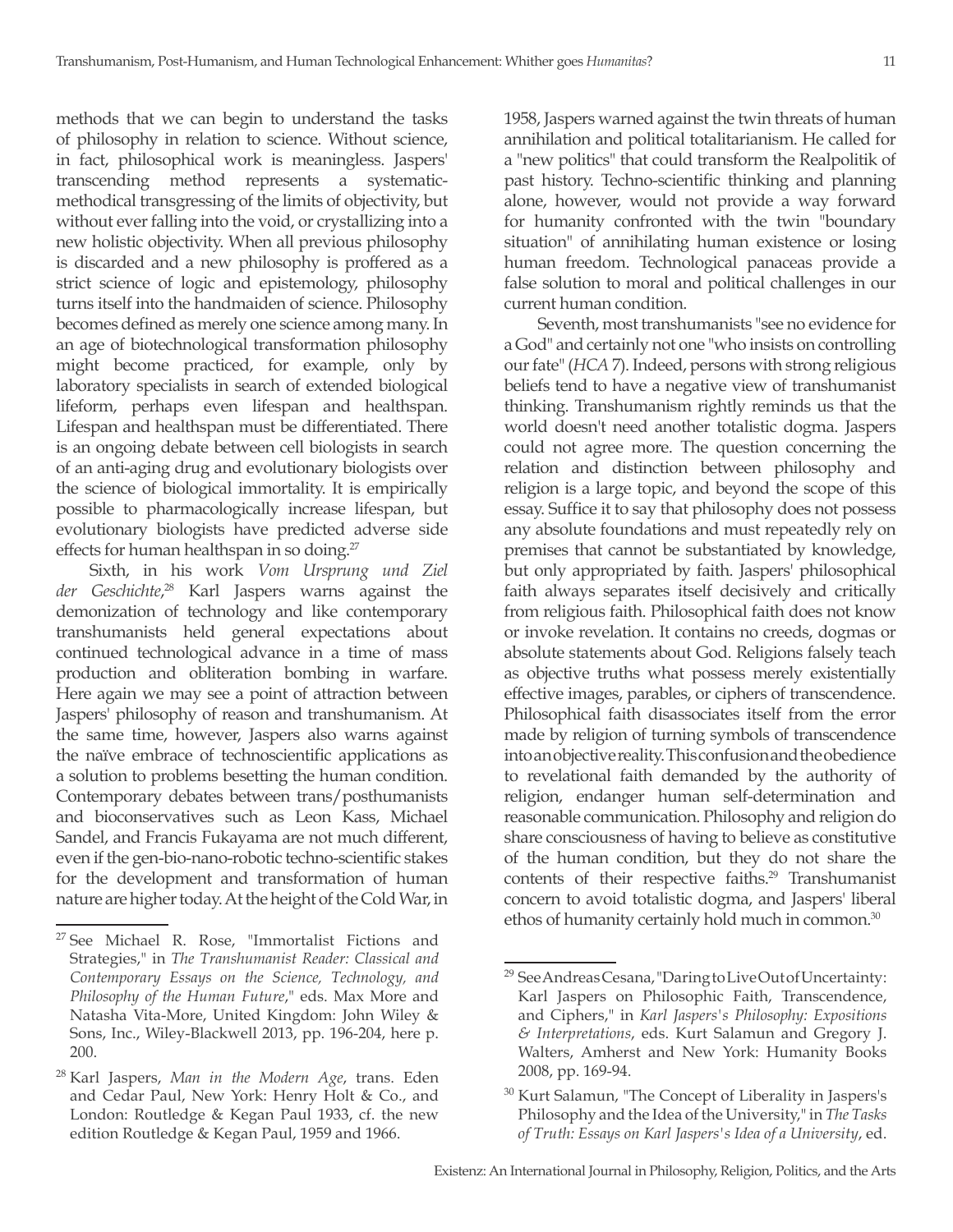Eighth, transhumanists all hold similar views about overcoming aging and the inevitability of death, but it is wrong to impute that they loathe the body and fear death. Death is not to be feared because it is nothing. As Max More states, death is simply "the end of experience. What makes death extremely undesirable is not that it is a bad condition to be in, it is that it means the end of our ability to experience, to create, to explore, to improve, to live" (*PT* 15).

According to Jaspers, all of human existence is encompassed by life and death. Life begins at birth as an event without consciousness, and in time only the knowledge of death makes us aware of it as a reality and limit situation of existence. The knowledge causes stress because we grow fully conscious that those I love and I myself will die. Existential awareness of myself provides an answer to the limit situation. "What is born must also die," Jaspers writes.

Biological knowledge is not content with this. It wants to know why. In what living processes is this necessity grounded? One thinks of slowing down the aging process and even has the idea: What has been born can perhaps be kept alive as long as one wishes by controlling the living processes leading to death, once they are known. But even if the artificial prolongation of life were to be extended indefinitely, noboby doubts that in the end death is inescapable. Death like sex belongs to life. Both remain mysteries at the very source of our being.<sup>31</sup>

As death is for transhumanists, so too is death for Jaspers. Death is the end of experience. In the linearity of time the human being has only one life chance for the realization of possible Existenz—authentic being in freedom, integrated personal development and growth, and self-realization. The integrated self qua possible Existenz comes by means of everyday actions and the balancing of the modes of being that we are as subjects and in our orientation to the modes of being that exist or appear as world and transcendence. At the end of the day, there is no consolation in the symbolization of immortality or the continuation of existence via the memory of others, by living on in the embodiment of a good family heritage, through scholarly works, or even fame and honor. The bronze statue erected in memoriam

Gregory J. Walters, Peter Lang Verlag 2006, pp. 39-53.

perishes too. "What I am, what others are, all mankind and everything it produces and accomplishes, has an end. It sinks into oblivion as though it had never been" (*PFE* 108).

The difference, however, is that for Jaspers the desire for immortalization is not meaningless, but he rejects Nietzsche's belief in the circular time and eternal recurrence. It is only in linear time that what is decided can become as eternal to the self. Circular time and linear time are incompatible ciphers,

immortality...means eternity, in which past and future are canceled. Though the moment is temporal, it nevertheless participates, when fulfilled existentially, in time-transcending eternity. The "eternity of the moment" is a self-contradicting thought. It seeks to express the truth, in which the reality of temporal embodiment is one with timeless ideality of Being: as the eternality of the Real. [*PFE* 111]

While there is much more that could be said, and needs to be said, about the comparative and contrasting views of death and immortality here, perhaps the following quote captures the Jaspersian sentiment best:

We are mortal as mere empirical beings, immortal when we appear in time as that which is eternal. We are mortal when we are loveless, immortal as lovers. We are mortal in indecision, immortal in resolution. We are mortal as natural processes, immortal when given to ourselves in freedom. [*PFE* 112]

Given to ourselves in freedom? Yes. Possible Existenz stands in relation to Transcendence, or it does not exist as all. Here we may have a non-negotiable contrast between transhumanism and the philosophy of the Encompassing.

**\* \* \***

In spite of over hundreds of years of philosophical discourses on the meaning and goals of humanism, we are still a long way away from the actualization of its core values, whether articulated by Cicero, Pico della Mirandola, or Kant's project of Enlightenment. Jonathan Glover's brilliant exposition of the moral history of the twentieth century, especially the roots of tribal conflict in group think, ought to be proof enough of this fact.<sup>32</sup> The problem may not so much

<sup>31</sup> Karl Jaspers, *Philosophy is for Everyman, A Short Course in Philosophical Thinking*, trans. R.F.C. Hull and Grete Wels, New York: Harcourt, Brace & World, Inc. 1967, pp. 106-7. [Henceforth cited as *PFE*]

<sup>32</sup> Jonathan Glover, *Humanity: A Moral History of the Twentieth Century*, New Haven and London, Yale Nota Bene, Yale University Press, 1999, pp. 141-52.